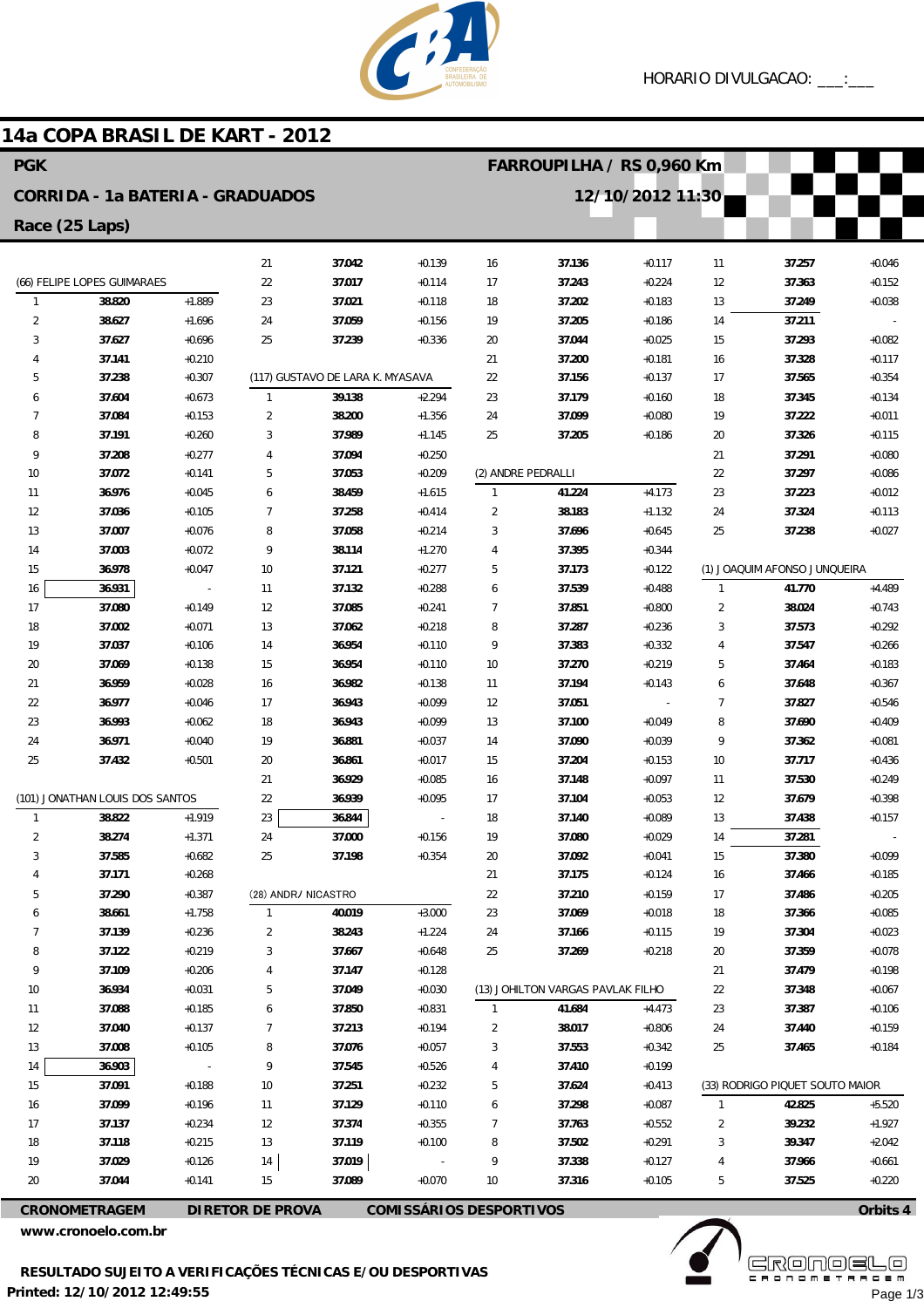

## **14a COPA BRASIL DE KART - 2012**

| <b>PGK</b>                              |                                  |                          |                                       |                  |                                |                | FARROUPILHA / RS 0,960 Km |                      |                |                              |                      |  |
|-----------------------------------------|----------------------------------|--------------------------|---------------------------------------|------------------|--------------------------------|----------------|---------------------------|----------------------|----------------|------------------------------|----------------------|--|
| <b>CORRIDA - 1a BATERIA - GRADUADOS</b> |                                  |                          |                                       |                  |                                |                |                           | 12/10/2012 11:30     |                |                              |                      |  |
| Race (25 Laps)                          |                                  |                          |                                       |                  |                                |                |                           |                      |                |                              |                      |  |
| 6                                       | 37.628                           | $+0.323$                 | $\mathbf{1}$                          | 44.469           | $+7.226$                       | 23             | 37.326                    |                      | 18             | 37.650                       | $+0.163$             |  |
| 7                                       | 37.473                           | $+0.168$                 | $\overline{2}$                        | 39.735           | $+2.492$                       | 24             | 37.724                    | $+0.398$             | 19             | 37.638                       | $+0.151$             |  |
| 8                                       | 37.453                           | $+0.148$                 | 3                                     | 38.343           | $+1.100$                       | 25             | 37.633                    | $+0.307$             | 20             | 37.749                       | $+0.262$             |  |
| 9                                       | 37.639                           | $+0.334$                 | 4                                     | 38.382           | $+1.139$                       |                |                           |                      | 21             | 37.644                       | $+0.157$             |  |
| 10                                      | 37.480                           | $+0.175$                 | 5                                     | 38.185           | $+0.942$                       |                | (29) LUCAS DOROW ALVES    |                      | 22             | 37.638                       | $+0.151$             |  |
| 11                                      | 37.379                           | $+0.074$                 | 6                                     | 37.641           | $+0.398$                       | $\mathbf{1}$   | 44.280                    | $+6.873$             | 23             | 37.604                       | $+0.117$             |  |
| 12                                      | 37.405                           | $+0.100$                 | $\overline{7}$                        | 37.633           | $+0.390$                       | $\overline{2}$ | 39.963                    | $+2.556$             | 24             | 37.654                       | $+0.167$             |  |
| 13                                      | 37.366                           | $+0.061$                 | 8                                     | 37.742           | $+0.499$                       | 3              | 38.800                    | $+1.393$             | 25             | 38.262                       | $+0.775$             |  |
| 14                                      | 37.532                           | $+0.227$                 | 9                                     | 37.565           | $+0.322$                       | 4              | 39.096                    | $+1.689$             |                |                              |                      |  |
| 15                                      | 37.343                           | $+0.038$                 | 10                                    | 37.750           | $+0.507$                       | 5              | 38.670                    | $+1.263$             |                | (7) ERNANI REZENDE KUHM      |                      |  |
| 16                                      | 37.426                           | $+0.121$                 | 11                                    | 37.426           | $+0.183$                       | 6              | 39.253                    | $+1.846$             | $\mathbf{1}$   | 44.246                       | $+6.639$             |  |
| 17                                      | 37.372                           | $+0.067$                 | 12                                    | 37.407           | $+0.164$                       | $\overline{7}$ | 38.736                    | $+1.329$             | $\overline{2}$ | 39.365                       | $+1.758$             |  |
| 18                                      | 37.401                           | $+0.096$                 | 13                                    | 37.339           | $+0.096$                       | 8              | 38.017                    | $+0.610$             | 3              | 38.430                       | $+0.823$             |  |
| 19                                      | 37.332                           | $+0.027$                 | 14                                    | 37.374           | $+0.131$                       | 9              | 37.759                    | $+0.352$             | 4              | 38.905                       | $+1.298$             |  |
| 20                                      | 37.398                           | $+0.093$                 | 15                                    | 37.417           | $+0.174$                       | 10             | 37.652                    | $+0.245$             | 5              | 39.340                       | $+1.733$             |  |
| 21                                      | 37.391                           | $+0.086$                 | 16                                    | 37.515           | $+0.272$                       | 11             | 37.686                    | $+0.279$             | 6              | 39.450                       | $+1.843$             |  |
| 22                                      | 37.305                           | $\overline{\phantom{a}}$ | 17                                    | 37.396           | $+0.153$                       | 12             | 37.545                    | $+0.138$             | $\overline{7}$ | 38.689                       | $+1.082$             |  |
| 23                                      | 37.384                           | $+0.079$                 | 18                                    | 37.425           | $+0.182$                       | 13             | 37.770                    | $+0.363$             | 8              | 37.785                       | $+0.178$             |  |
| 24                                      | 37.777                           | $+0.472$                 | 19                                    | 37.284           | $+0.041$                       | 14             | 37.710                    | $+0.303$             | 9              | 37.848                       | $+0.241$             |  |
| 25                                      | 37.389                           | $+0.084$                 | 20                                    | 37.243           | $\sim$                         | 15             | 37.872                    | $+0.465$             | 10             | 37.691                       | $+0.084$             |  |
|                                         |                                  |                          | 21                                    | 38.077           | $+0.834$                       | 16             | 37.740                    | $+0.333$             | 11             | 37.678                       | $+0.071$             |  |
|                                         | (11) JOAO VITOR MARTINS FERREIRA |                          | 22                                    | 37.480           | $+0.237$                       | 17             | 37.583                    | $+0.176$             | 12             | 37.631                       | $+0.024$             |  |
| $\mathbf{1}$                            | 44.432                           | $+7.057$                 | 23                                    | 37.286           | $+0.043$                       | 18             | 37.533                    | $+0.126$             | 13             | 37.775                       | $+0.168$             |  |
| $\overline{2}$                          | 38.373                           | $+0.998$                 | 24                                    | 37.360           | $+0.117$                       | 19             | 37.617                    | $+0.210$             | 14             | 37.680                       | $+0.073$             |  |
| 3                                       | 38.832                           | $+1.457$                 | 25                                    | 37.430           | $+0.187$                       | 20             | 37.416                    | $+0.009$             | 15             | 38.121                       | $+0.514$             |  |
| $\overline{4}$                          | 38.255                           | $+0.880$                 |                                       |                  |                                | 21             | 37.607                    | $+0.200$             | 16             | 38.239                       | $+0.632$             |  |
| 5                                       | 37.574                           | $+0.199$                 | (170) NICOLAS GATTO<br>$\overline{1}$ |                  |                                | 22             | 37.633                    | $+0.226$             | 17             | 37.607                       |                      |  |
| 6<br>7                                  | 37.580                           | $+0.205$                 |                                       | 43.206           | $+5.880$                       | 23             | 37.407                    |                      | 18             | 37.776                       | $+0.169$             |  |
| 8                                       | 37.731<br>37.570                 | $+0.356$<br>$+0.195$     | 2<br>3                                | 38.469<br>39.550 | $+1.143$<br>$+2.224$           | 24<br>25       | 37.466<br>37.570          | $+0.059$<br>$+0.163$ | 19<br>20       | 37.838<br>37.734             | $+0.231$<br>$+0.127$ |  |
| 9                                       | 37.483                           | $+0.108$                 | 4                                     | 39.400           | $+2.074$                       |                |                           |                      | 21             | 37.722                       | $+0.115$             |  |
| 10                                      | 37.636                           | $+0.261$                 | 5                                     | 39.907           | $+2.581$                       |                | (143) CAIO BOLZAN FREIRE  |                      | 22             | 37.732                       | $+0.125$             |  |
| 11                                      | 37.548                           | $+0.173$                 | 6                                     | 38.857           | $+1.531$                       | $\mathbf{1}$   | 44.714                    | $+7.227$             | 23             | 37.637                       | $+0.030$             |  |
| 12                                      | 37.768                           | $+0.393$                 | 7                                     | 38.888           | $+1.562$                       | $\overline{2}$ | 39.412                    | $+1.925$             | 24             | 38.136                       | $+0.529$             |  |
| 13                                      | 37.466                           | $+0.091$                 | 8                                     | 37.651           | $+0.325$                       | 3              | 38.532                    | $+1.045$             | 25             | 38.717                       | $+1.110$             |  |
| 14                                      | 37.813                           | $+0.438$                 | 9                                     | 37.425           | $+0.099$                       | 4              | 38.510                    | $+1.023$             |                |                              |                      |  |
| 15                                      | 37.627                           | $+0.252$                 | 10                                    | 37.416           | $+0.090$                       | 5              | 39.142                    | $+1.655$             |                | (97) BRUNA ALBERTI TOMASELLI |                      |  |
| 16                                      | 37.411                           | $+0.036$                 | 11                                    | 37.464           | $+0.138$                       | 6              | 38.849                    | $+1.362$             | $\overline{1}$ | 44.958                       | $+7.473$             |  |
| 17                                      | 37.543                           | $+0.168$                 | 12                                    | 37.399           | $+0.073$                       | 7              | 40.329                    | $+2.842$             | $\overline{c}$ | 39.382                       | $+1.897$             |  |
| 18                                      | 37.594                           | $+0.219$                 | 13                                    | 37.378           | $+0.052$                       | 8              | 38.593                    | $+1.106$             | 3              | 39.416                       | $+1.931$             |  |
| 19                                      | 37.377                           | $+0.002$                 | 14                                    | 37.404           | $+0.078$                       | 9              | 38.260                    | $+0.773$             | 4              | 38.757                       | $+1.272$             |  |
| 20                                      | 37.421                           | $+0.046$                 | 15                                    | 37.451           | $+0.125$                       | 10             | 37.773                    | $+0.286$             | 5              | 39.104                       | $+1.619$             |  |
| 21                                      | 37.560                           | $+0.185$                 | 16                                    | 37.539           | $+0.213$                       | 11             | 37.487                    |                      | 6              | 38.512                       | $+1.027$             |  |
| 22                                      | 37.566                           | $+0.191$                 | 17                                    | 37.608           | $+0.282$                       | 12             | 37.622                    | $+0.135$             | 7              | 39.410                       | $+1.925$             |  |
| 23                                      | 37.375                           |                          | 18                                    | 37.446           | $+0.120$                       | 13             | 37.523                    | $+0.036$             | 8              | 38.685                       | $+1.200$             |  |
| 24                                      | 37.518                           | $+0.143$                 | 19                                    | 37.360           | $+0.034$                       | 14             | 37.850                    | $+0.363$             | 9              | 37.774                       | $+0.289$             |  |
| 25                                      | 37.857                           | $+0.482$                 | 20                                    | 37.505           | $+0.179$                       | 15             | 37.604                    | $+0.117$             | 10             | 37.810                       | $+0.325$             |  |
|                                         |                                  |                          | 21                                    | 38.185           | $+0.859$                       | 16             | 37.691                    | $+0.204$             | 11             | 37.862                       | $+0.377$             |  |
|                                         | (200) PEDRO G. PRADO GOMES       |                          | 22                                    | 37.437           | $+0.111$                       | 17             | 37.637                    | $+0.150$             | 12             | 37.546                       | $+0.061$             |  |
|                                         | <b>CRONOMETRAGEM</b>             |                          | <b>DIRETOR DE PROVA</b>               |                  | <b>COMISSÁRIOS DESPORTIVOS</b> |                |                           |                      |                |                              | Orbits 4             |  |

**www.cronoelo.com.br**

**www.mylaps.com Licensed to: Cronoelo** Page 2/3